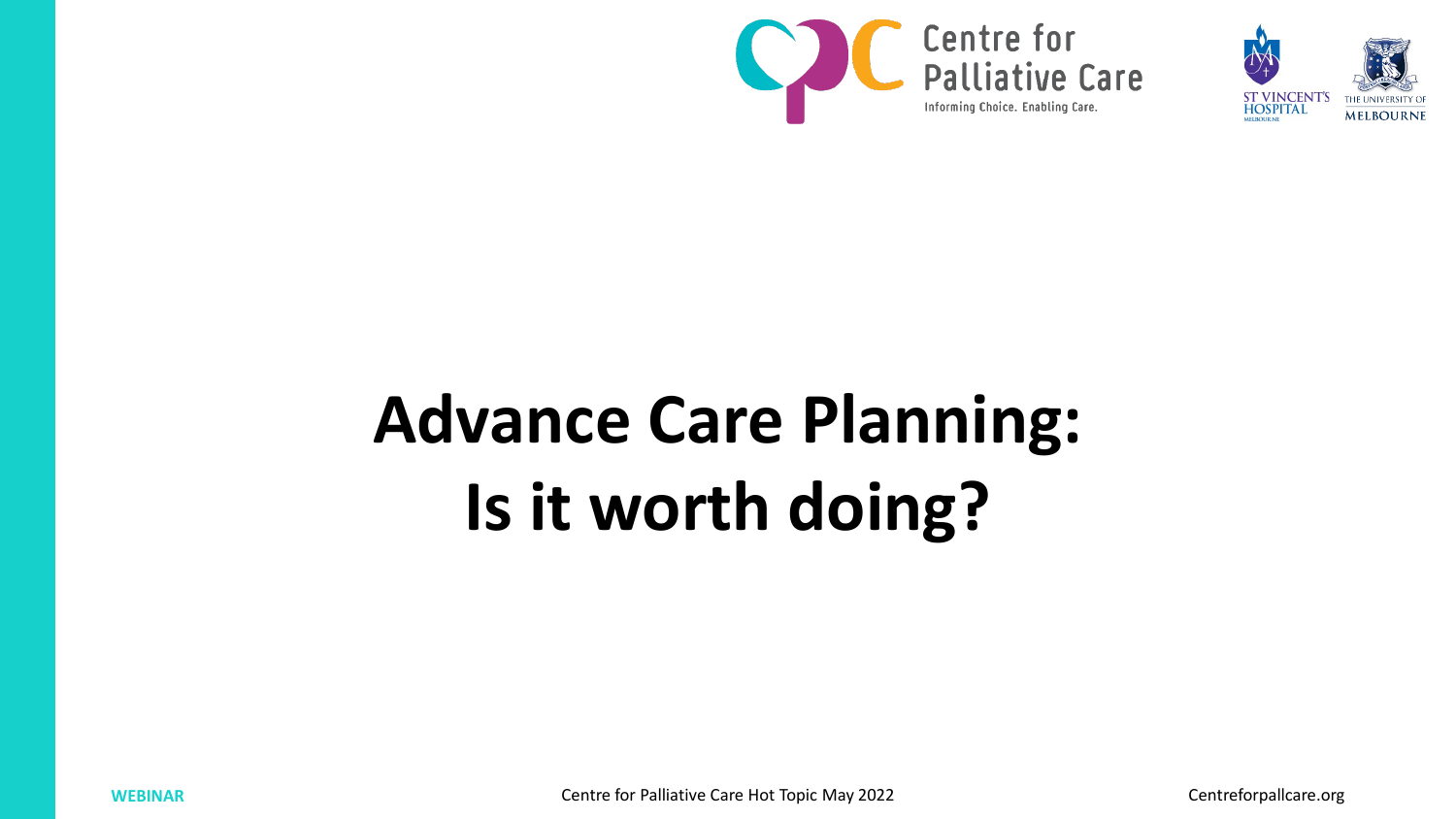



# **Additional resources**

Advance Care Planning Australia –

• <https://www.advancecareplanning.org.au/>

Victorian Department of Health Advance Care Planning forms –

• <https://www.health.vic.gov.au/patient-care/advance-care-planning-forms>

Victorian Resources for people who lack capacity to undertake advance care planning & RACF Goals of Care form -

• <https://www.nh.org.au/resources-for-people-who-lack-capacity-to-undertake-advance-care-planning/>

# Making an Advance Care Directive -

• <https://www.publicadvocate.vic.gov.au/your-rights/your-healthcare/making-an-advance-care-directive>

Interpreting an instructional directive (with an Advance Care Directive) [–](https://www.publicadvocate.vic.gov.au/medical-treatment/patient-consent/interpreting-an-instructional-directive)

• <https://www.publicadvocate.vic.gov.au/medical-treatment/patient-consent/interpreting-an-instructional-directive>

A video presentation on the Medical Treatment Planning and Decisions Act 2016

• <https://www.publicadvocate.vic.gov.au/medical-treatment/video-medical-treatment-planning-and-decisions-act-2016>

Palliative care and how it relates to medical treatment decision making

• <https://www.publicadvocate.vic.gov.au/medical-treatment/palliative-care-treatment>

Medical and guardianship:

• <https://www.publicadvocate.vic.gov.au/>

# **Webinar: Advance Care Planning: Is it worth doing?** May 2022 May 2022 Centreforpallcare.org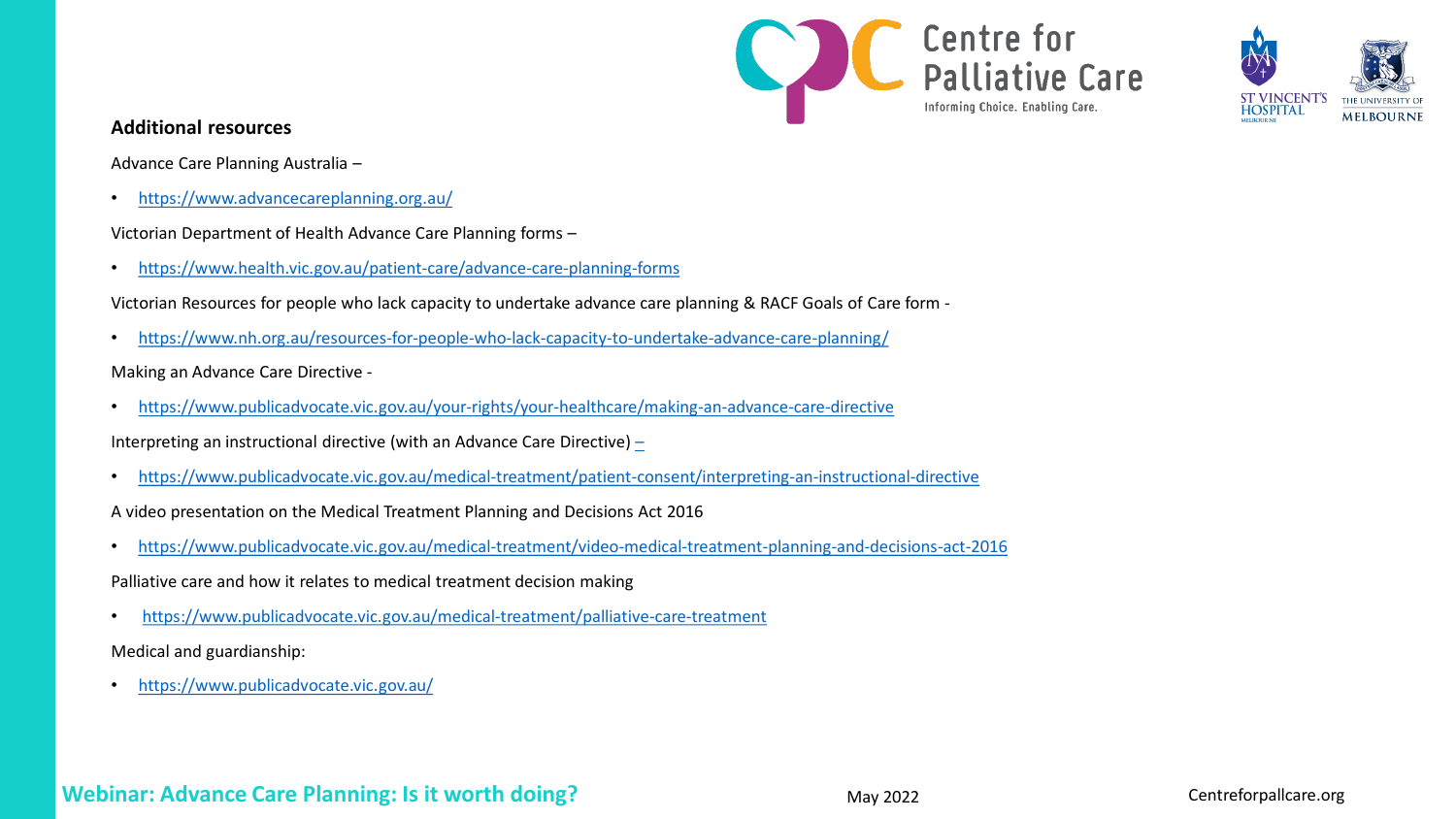## **Additional resources**





#### **ACP articles referenced in webinar PowerPoint presentation:**

- Morrison RS. Advance Care Directives/Care Planning: Clear, Simple, and Wrong (Editorial). 2020. Journal of Palliative Care; 23(7):878-9. DOI: 10.1089/jpm.2020.0272
- Morrison RS, Meier DE, Arnold RM. What's wrong with Advance Care Planning? 2021. JAMA; 326(16):1575-6.
- McMahan RD, Tellez I, Sudore RL. 2021. Deconstructing the Complexities of Advance Care Planning Outcomes: What Do We Know and Where Do We Go? J Am Geriatric Soc; 69(1):234-244
- Sudore RL & Fried TR. 2010. Redefining the "Planning' in Advance Care Planning and End-of-f-life Decision Making. Ann Intern Med; 153(4):256-261
- Hayes B. Fabri AM, Coperchini M, et al. Health and death literacy and cultural diversity: insights from hospital-employed interpreters. BMJ Supportive & Palliative Care. Published online first 17 May 2017. doi:10.1136/bmjspcare-2016-001225

#### **Consent and Medical Decision Making when a person lacks capacity.**

- [Resources for people who lack capacity to undertake advance care planning Resources for people who lack capacity to undertake Advance Care Planning -](https://www.nh.org.au/resources-for-people-who-lack-capacity-to-undertake-advance-care-planning/) Northern Health – includes:
	- Form: 'What I understand to be the person's preferences and values'.
	- Generic form: RACF Goals of Care
	- Office of the Public Advocate Guide 'Clinician's Guide to Medical Decision Making when the person has lost capacity.
- [Office of the Public Advocate: Can your adult patient consent flowchart. Online https://www.publicadvocate.vic.gov.au/joomlatools-files/docman](https://www.publicadvocate.vic.gov.au/joomlatools-files/docman-files/flowchart/Can_your_adult_patient_consent.pdf)files/flowchart/Can\_your\_adult\_patient\_consent.pdf
- Office of the Public Advocate: Can your adult patient consent App. Search for 'Patient Consent' in iTunes or Google Play

# **Webinar: Advance Care Planning: Is it worth doing?** May 2022 May 2022 Centreforpallcare.org